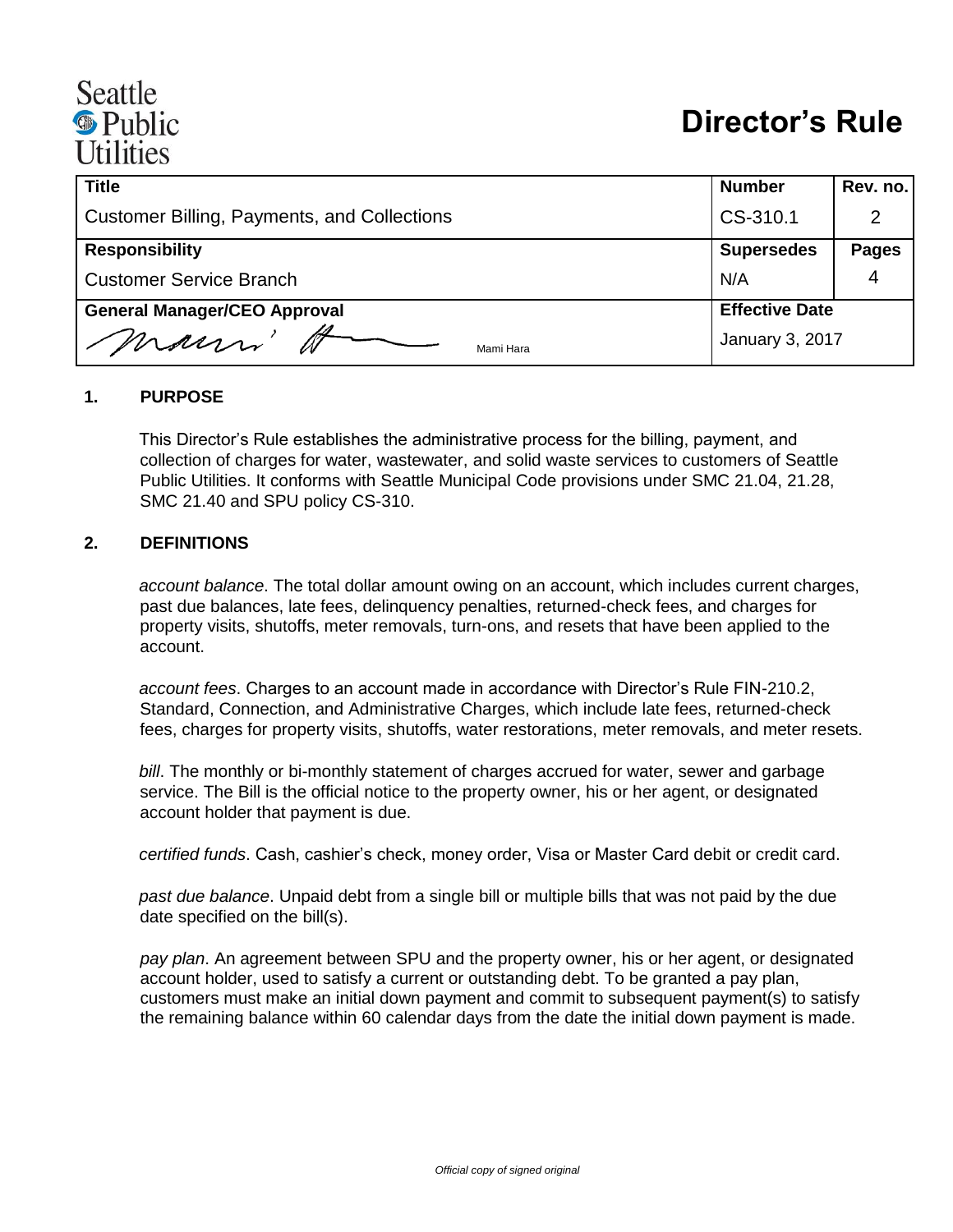## **3**. **RULE**

## **A. Billing for Services**

1) SPU bills for utility account services on a monthly or bi-monthly basis, depending on account type.

SPU requires that utility accounts be established in the legal property or parcel owner's name.

Property owners will be sent the original bills and notices to their provided mailing address. However, upon request, property owners can request that duplicate bills and notices be sent to the occupants of a rental property.

- 2) Bills are provided by either of the following:
	- Mailing to the property owner, the owner's agent, or account holder of record
	- Online, if the property owner, the owner's agent, or designated account holder is enrolled in SPU's electronic billing service.
- 3) Property owners are responsible for
	- Providing SPU with accurate, reliable, and up-to-date contact information.
	- Notifying SPU within 10 business days of the exact date of a change in ownership.

#### **B. Payments**

- 1) Payment is due within 21 days of the bill date. Payments are first applied to the amount due for solid waste collection, then to sewer, and finally to water services.
- 2) Payment may be made by different means, such as cash, check, debit card or credit card. If a payment made by check is returned, SPU will charge a returned-check fee and require cash or Certified Funds be used to pay the balance due.
- 3) If payment made by Visa or MasterCard is declined, SPU will require cash, a cashier's check, or a money order be used to pay the balance due.

## **C. Past Due Notification**

SPU will notify customers whose accounts become delinquent. Depending on the amount of the outstanding balance and the number of days the outstanding balance is delinquent, one or more of the following SPU collections and severance processes may occur.

- 1) Reminder Calls Auto-generated phone calls are made to the account holder to inform them of their past due balance.
- 2) Urgent Notice

Once an Urgent Notice is generated, customers can either pay their past due balance in full or pay a minimum of 50 percent of their past due balance in certified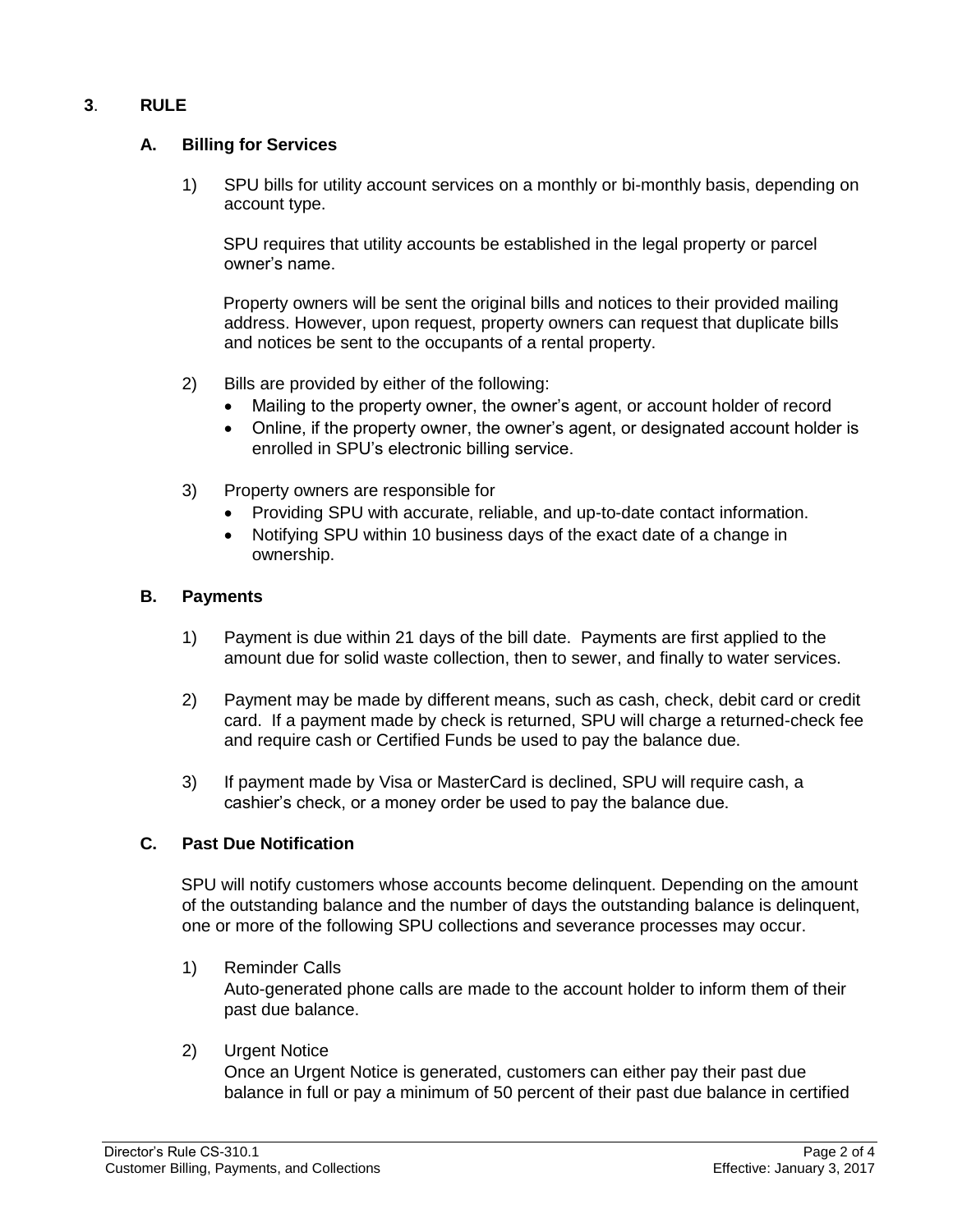funds and establish a pay plan to pay the remaining past due balance within 60 calendar days from the date the 50 percent down payment is made.

3) Final Shutoff Notice

Once a Shutoff Notice is generated, customers can either pay their past due balance in full, or pay a minimum of 50 percent of their past due balance in certified funds, and establish a pay plan to pay the remaining balance within 60 calendar days from the date the 50 percent down payment is made.

### **D. Water Shut Off (Severance)**

If water services have been shut off for nonpayment, Pay Plans are no longer allowed. To restore water services, the property owner, his or her agent, or designated account holder must pay 100 percent of the Past Due Balance in certified funds.

#### **E. Pay Plans**

Pay Plans are offered to assist customers in satisfying debt owed to the utility. Specific criteria must be met before a pay plan can be established. Pay plan guidelines are listed below:

- 1) If an Urgent Notice or Shut off Notice has not been generated, a pay plan can be granted if the customer pays a down payment of 25 percent of their account balance in certified funds. The remaining balance must be paid in installments or in full within 60 calendar days from the date the down payment is made.
- 2) If an Urgent Notice has been generated, a pay plan can be granted if the customer pays a down payment of 50 percent of their past due balance in certified funds. The remaining balance must be paid in installments or in full within 60 calendar days from the date the down payment is made.
- 3) If a Shutoff Notice has been generated, a pay plan can be granted if the customer pays a down payment of 50 percent of their past due balance in certified funds. The remaining balance must be paid in installments or in full within 60 calendar days from the date the down payment is made.
- 4) If a customer needs to change the terms of an existing pay plan, they will be required to do the following:
	- a) Pay 25 percent of the balance owing within their existing pay plan in certified funds.
	- b) Agree to a date to pay the remaining pay plan balance in installments or in full within 60 calendar days from the date the down payment is made.

#### **F. Meter Removal**

If the water meter has been removed, water services will not be restored to the property until the property owner has completed a meter reset application and paid the entire Account Balance and meter reset fee in certified funds.